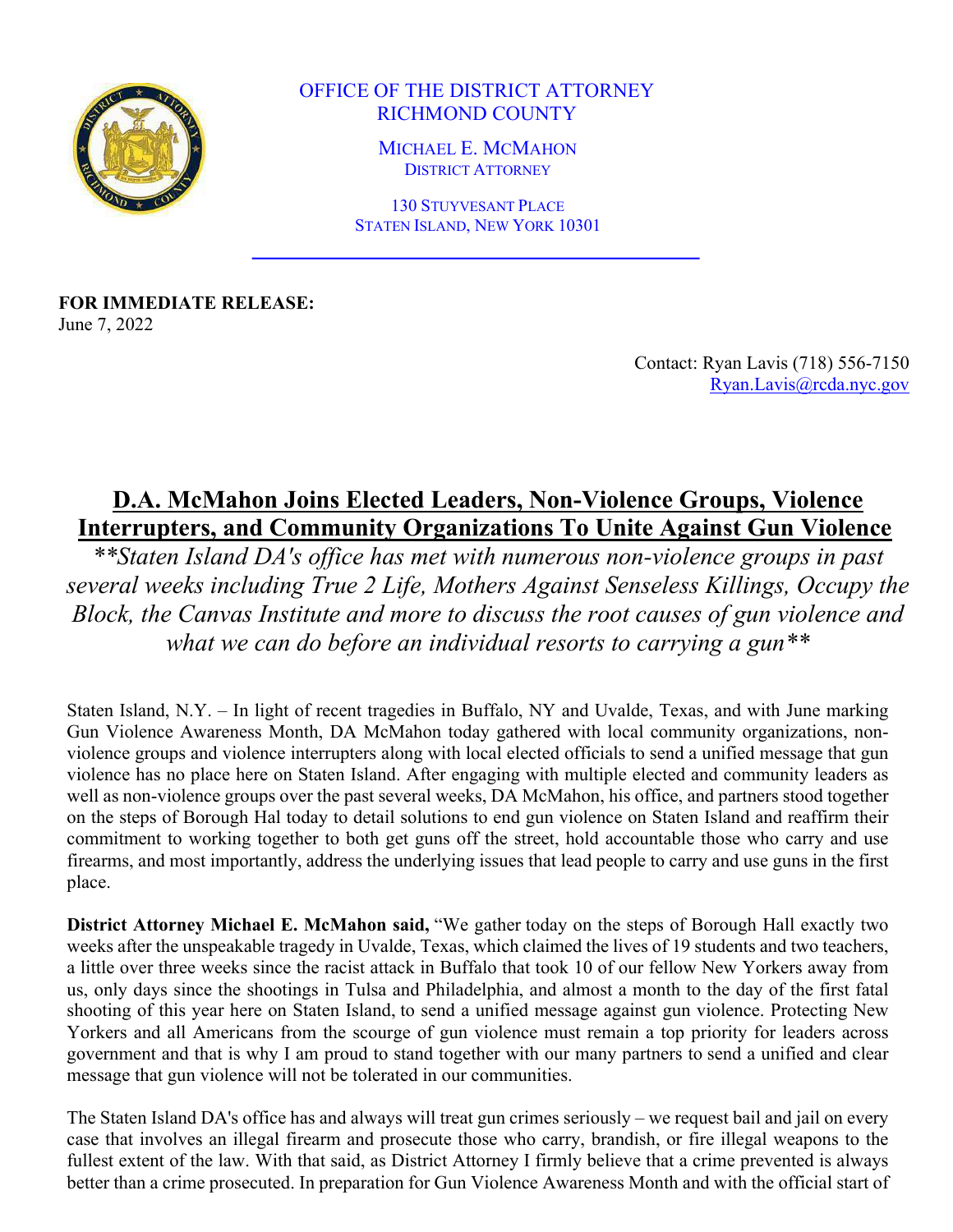summer just around the corner, it's imperative that we do everything in our power now to prepare for and reduce any form of violence but especially gun violence that we may encounter. That's why my office was proud to meet and partner with community leaders, organizations, and non-violence groups like True 2 Life, Mothers Against Senseless Killings, Occupy the Block, the Canvas Institute and more in the past several weeks to discuss the root causes of gun violence and what we can do before an individual resorts to carrying a gun. These were a series of incredibly informative and educational meetings for my office. Gun violence and any form of violence for that matter does not occur in a vacuum. It is the result of poverty, food insecurity, housing instability, mental health resource deserts, and neighborhood neglect."

**DA McMahon continued,** "Let me be clear though; if you carry, brandish, or fire a gun here on Staten Island our partners in the NYPD and my office will hold you accountable. There must be consequences for that level of recklessness and violence. No one gathered today is naïve when it comes to this issue, but we know what it takes to prevent these crimes. The solutions are sitting there right in front of us. We need more funding for our schools and afterschool programs. We need more mentors and job opportunities for communities in need and easier access to resources and information for those seeking it. Improved housing conditions and neighborhoods free of litter and graffiti to regain and instill a sense of pride in one's community. We need a criminal justice system that is dedicated to working hand-in-hand with the community from your District Attorney down to your local beat cop.

I'm proud to stand with my fellow elected officials and the incredible organizations who are on the ground and do the work day in and day out, but an issue this big cannot fall just on one person or group. It's contingent upon all of us to do our part to steer folks in a positive direction and prevent gun violence before it ever even gets to that point. We cannot afford to let any more time pass without taking significant action on this issue both from a legislative and community-based level. I urge my fellow Staten Islanders to join us today and this entire month to amplify this message and stand up against gun violence."

**Council Member Kamillah M. Hanks said,** "Our communities are being absolutely devastated by gun violence. Our words, thoughts, and prayers are no longer an adequate response toward putting a stop to this violence. As Chair of the New York City Council Committee on Public Safety, as a Staten Islander, and as a mother — I am deeply committed to working to prevent our young people from getting involved with gun violence and to getting guns off our streets. Gun violence and crime are impacting people's lives at younger and younger ages, and we must work together to prevent that from happening — and intervene if it has already happened — before it is far too late."

**Staten Island Borough President Vito Fossella said,** "We need to work together to stop the senseless killings of adults and children who should be able to feel safe in any environment. Something must be done to help the people who have the worst of intentions and have the ability to get their hands on a weapon. We want to continue to work with DA McMahon and his team, and to be proactive on this issue. We must do all we can to prevent gun violence on our streets and in our neighborhoods. We must acknowledge that there are some bad people still walking freely. Part of our efforts must be to get these bad and/or mentally ill individuals off the streets. Our thoughts and prayers are with the families of the victims of these shootings as we move toward a solution."

**Mike Perry, project manager and conflict mediator with True2Life Staten Island, said,** "If we intend on decreasing and stopping Gun Violence, we must address the underlying issues that cause it. Poverty, Mental Health and a Lack of resources in our communities are just a few. We cannot arrest our way out of this. Credible Messengers/Violence Interrupters are the key to solving this problem, we have the data to prove it."

**DA McMahon concluded**, "As of June 5th, there have been 628 people shot in New York City in this year alone, compared to 676 at this time last year. Eleven (11) Staten Islanders have been shot this year and while that makes up just 1.75% of shootings citywide, one shooting is one too many. Here on Staten Island, shootings are down 35.3% and gun arrests are up nearly 25.4% due to the spectacular work from our partners in the NYPD. Across the city, gun arrests are up 3.0% (2,061 this year so far as compared to 2,001 this time last year). What's most heart-breaking is when you look at the age of those arrested for carrying guns. 15% of gun arrests